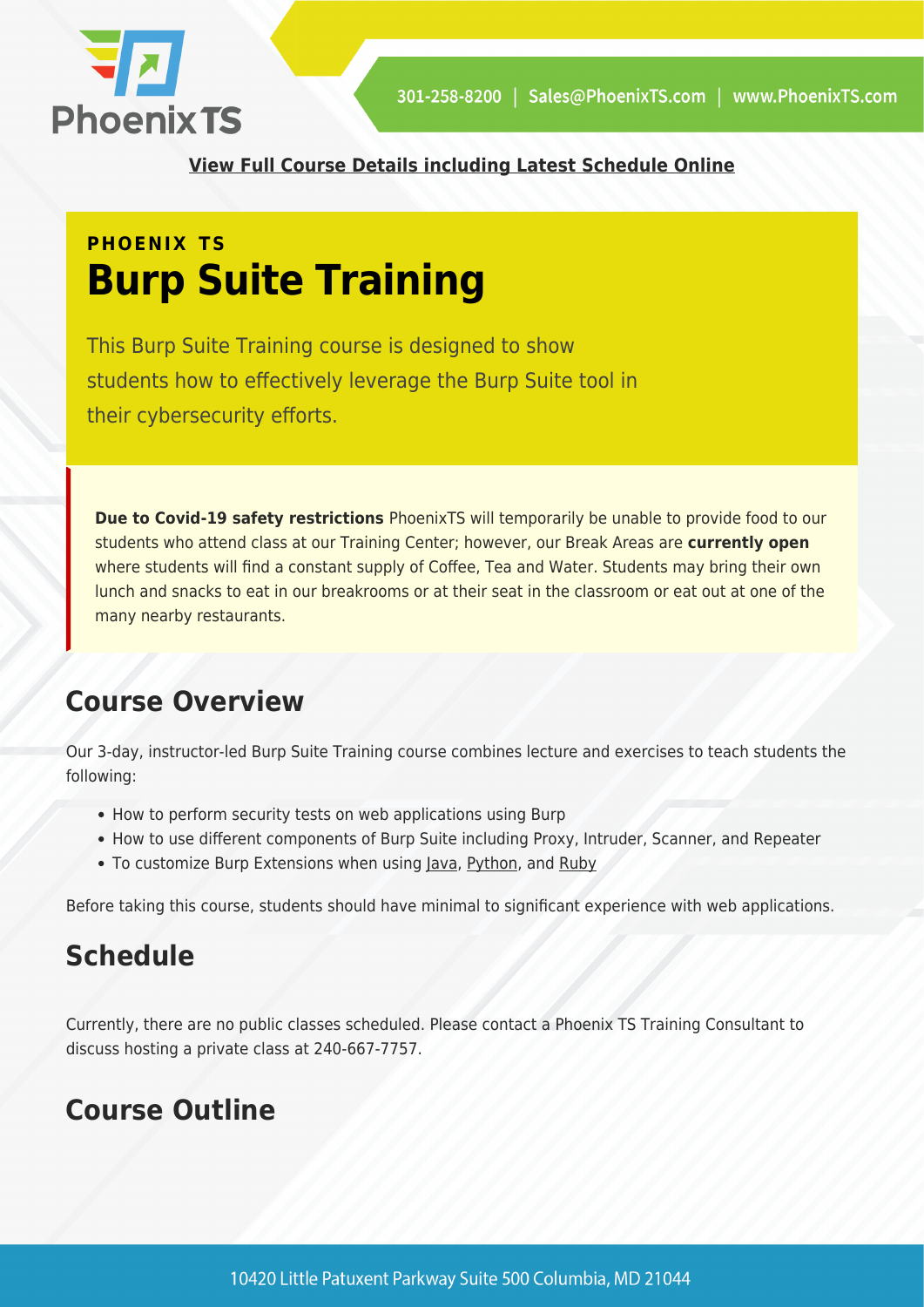

### **Getting Started with Burp**

- Starting Burp form the command line
- Specifying memory size for Burp
- Ensuring that IPv4 is allowed
- Working with other JVMs

#### **Configuring Browsers to Proxy through Burp**

Configuring widely used browsers to proxy through Burp Suite

#### **Setting the Scope and Dealing with Upstream Proxies**

- Multiple ways to add targets to the scope
- Scope and Burp Suite tools
- Scope inclusion versus exclusion
- Dropping out-of-scope requests
- Dealing with upstream proxies and SOCKS proxies

### **SSL and Other Advanced Settings**

- Importing the Burp certificate in Mozilla Firefox
- Importing the Burp certificate in Microsoft IE and Google Chrome
- Installing the Burp certificate in iOS or Android
- SSL pass-through
- Invisible Proxy

### **Using Burp Tools as a Power User**

- Target
- Proxy
- The Message Analysis tab
- Actions on the intercepted requests
- Intruder
- Scanner
- Repeater
- Spidering
- Sequencer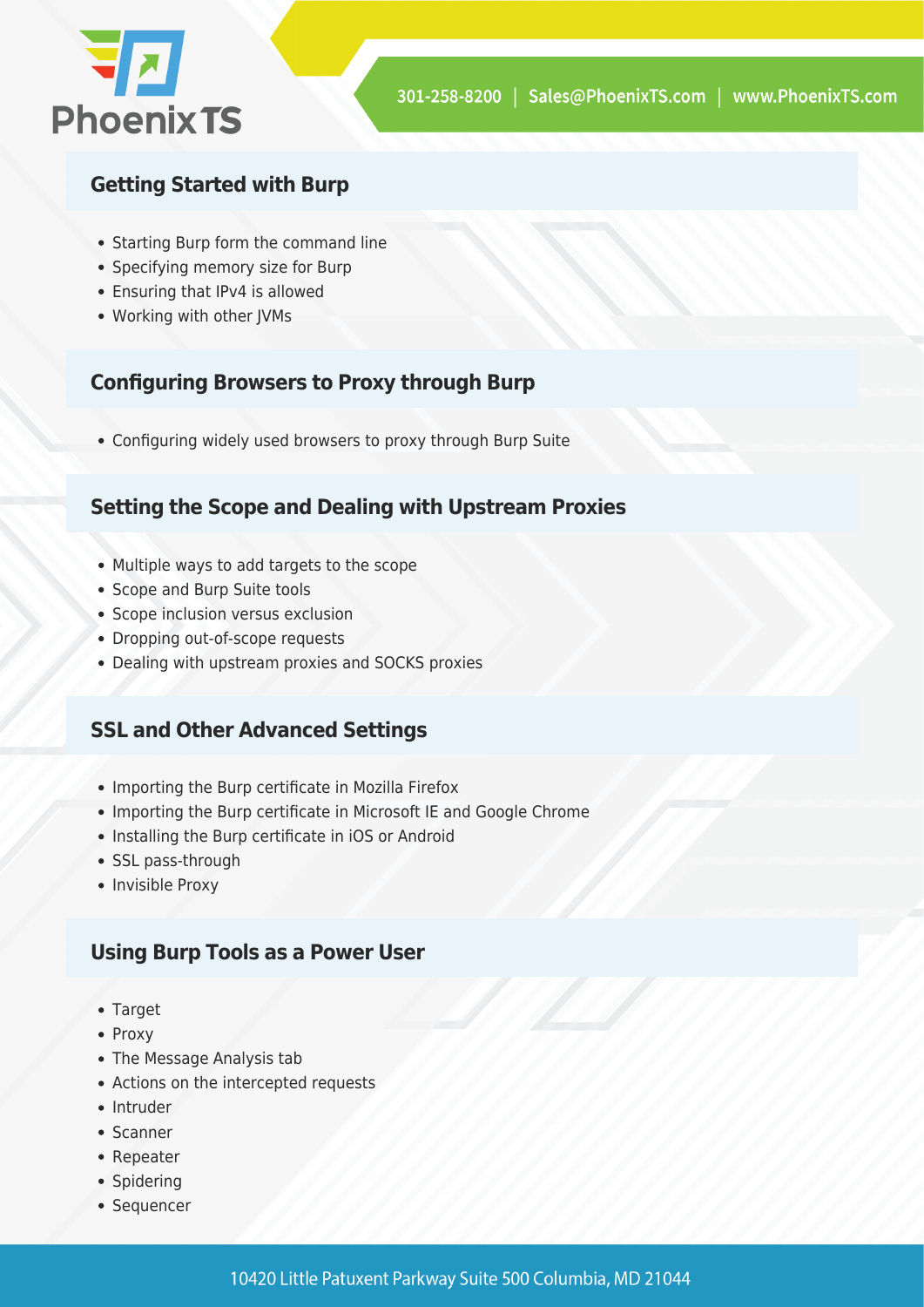

- Decoder
- Comparer
- Alerts

#### **Searching, Extracting, Pattern Matching**

- Filtering
- Matching
- Grep match and grep extract

#### **Using Engagement Tools and Other Utilities**

- Search
- Target analyzer
- Content discovery
- Task scheduler
- CSRF proof of concept generator

#### **Using Burp Extensions and Writing Your Own**

- Setting up the Python runtime for Burp Extensions
- Setting up the Ruby environment for Burp Extensions
- Loading and installing a Burp Extension from the Burp App Store
- Loading and installing a Burp Extension manually
- Managing Burp Extensions
- Writing our own Burp Extensions
- Noteworthy Burp Extensions

#### **Saving Securely, Backing up, and other Maintenance Activities**

- Saving and restoring a state
- Automatic backups
- Scheduled tasks
- Logging all activities

#### **Resources, References and Links**

• Primary references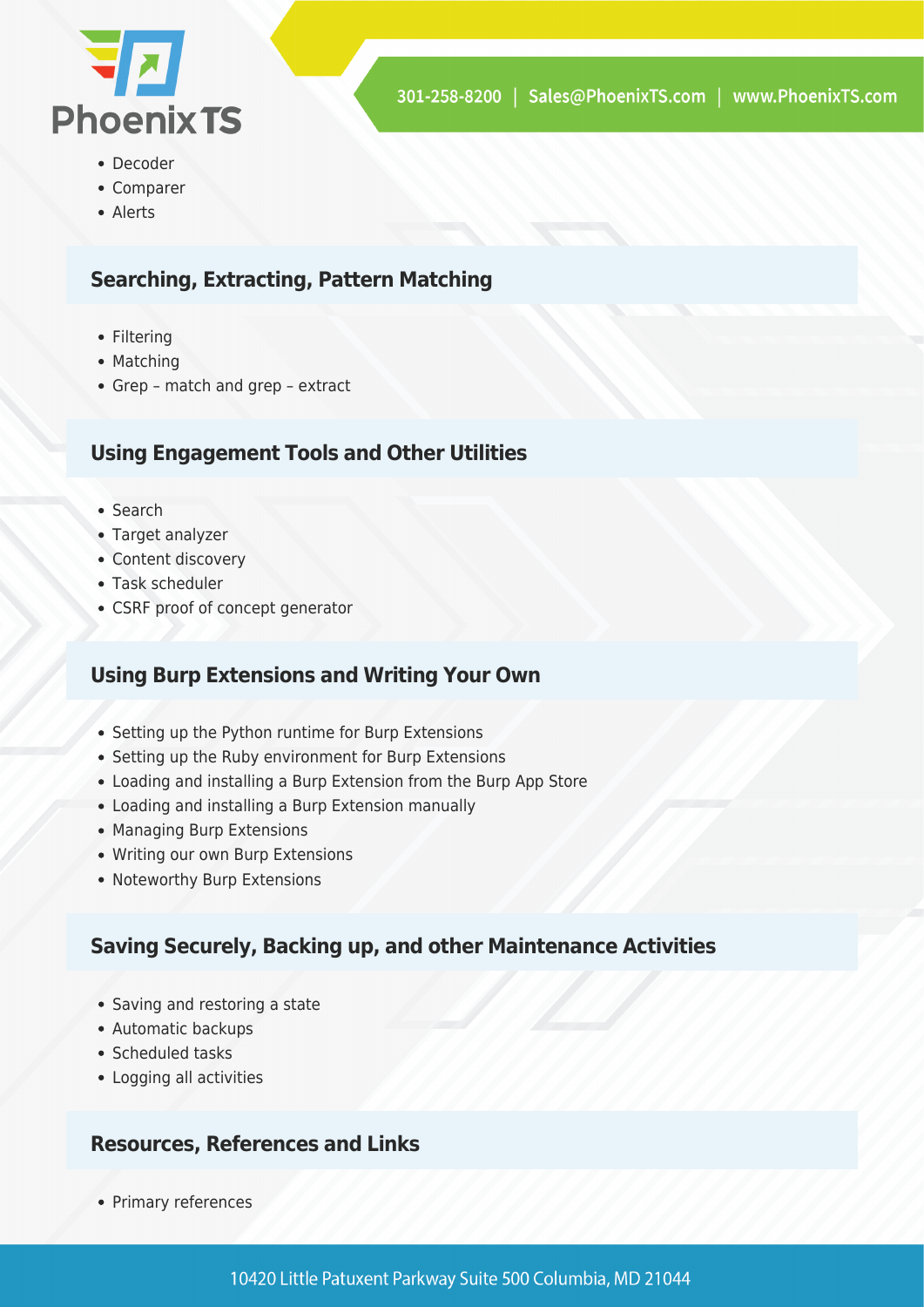

- Web application security testing with Burp
- Miscellaneous security testing tutorials with Burp Suite
- Pentesting thick clients
- Testing mobile applications for web security using Burp Suite
- Extensions references
- $B$

# **Burp Suite Training FAQs**

### **Who should take this class?**

This class is ideal for Security Analysts, SOC Analysts/Team Leads and Network and Information Security Managers.

**Due to Covid-19 safety restrictions** PhoenixTS will temporarily be unable to provide food to our students who attend class at our Training Center; however, our Break Areas are **currently open** where students will find a constant supply of Coffee, Tea and Water. Students may bring their own lunch and snacks to eat in our breakrooms or at their seat in the classroom or eat out at one of the many nearby restaurants.



## **ATTENTION**

For GSA pricing or Contractor quotes call [240.667.7757](#page--1-0)